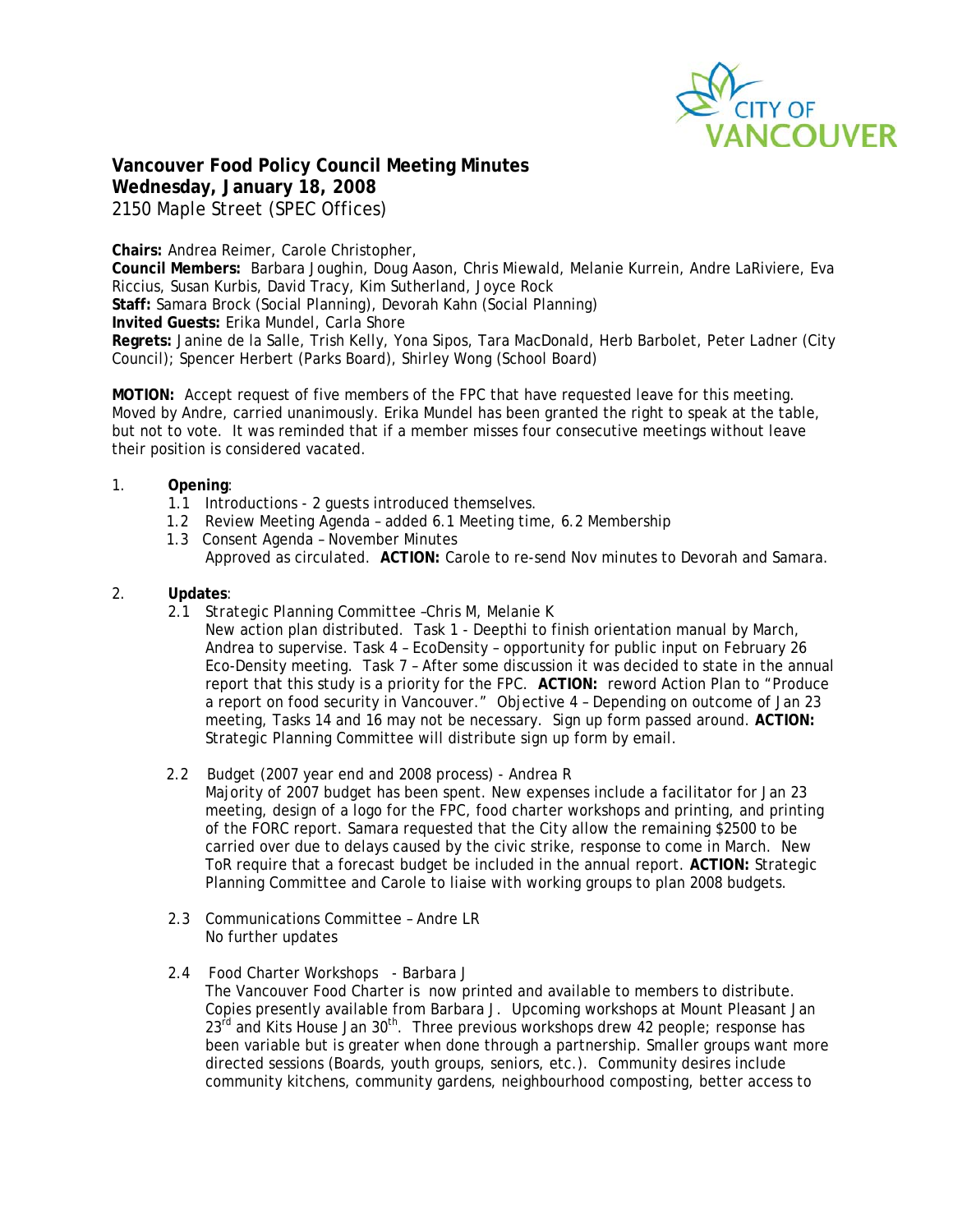food, with sharing being central to food dialogue. FPC can contribute with information on composting, land use (markets or farmers markets), community spaces.

2.4 2010 Gardens – Andrea R

Meeting on Jan 23<sup>rd</sup> includes FPC (Andrea) City Councillors, School Board, Parks Board, Engineering, Real Estate, Planning, and Engineering. **ACTION:** Andrea to send out written update after the meeting.

- 2.5 Staff Update –Samara B
	- SP requests FPC participation in their 'Youth Politic' program's urban sustainability night Feb 21. Request aid in both planning and speaking to food issues. If interested, contact Samara.
	- FORC report-100 copies printed. **ACTION:** Add to March agenda a discussion on who to distribute to.
	- EcoDensity sign up for public consultations underway, contact City Clerk's office if interested in speaking. It was noted that a representative from an Advisory body may have the right to speak before the public takes the floor. **ACTION:** Samara to verify. If so, it was suggested to contact the City Clerk's office to alert them that FPC will comment.
	- Social Development Plan is on hiatus until further notice.

#### 3. **Presentation**

Community Garden Guidelines – Consultation – Devorah K

 Devorah gave a brief overview of the development of the community garden guidelines. After consultation with community gardeners and the FPC, staff will meet with Engineering Dept. to incorporate feedback before a final draft is released for further comment. Hope to have large community consultation in Feb, with recommendations going to Council in March. FPC identified three areas from the draft guidelines as priority – e), h), and i). Recommendations from FPC:

e)

- include wording such as 'the City is committed to making land available for gardens'
- City should provide staff support to proposed NPO.
- NPO should be responsible for connecting public to City land and resources.

h)

- providing horticultural rationale, term should be extended (to 10 years) to allow for longterm planning, garden processes, and for novice gardeners to gain experience
- include clause that term may be shortened if needed
- include clause that would allow City to take measures if the garden is abandoned

i)

- reword to say that normally, 6 months notice be given, but for **emergency** civic purposes, notice may be 30 days
- add a statement that the City will assist in attempting to relocate the garden

overall

- strengthen existing language in c) regarding commercial use of community gardens
- in c), eliminate  $2^{nd}$  point and collapse with  $1^{st}$
- clarify administrative process
- in a) add wording that gardens increase food security, physical activity, nutrition, and community well-being in definition, not just recreational
- include indication of timelines to facilitate planning
- leave the process for community consultations flexible
- eliminate the requirement of community support, should be driven by City/NPO proactively identifying lands, supporting development
- note City's pesticide bylaw in k) to be explicit